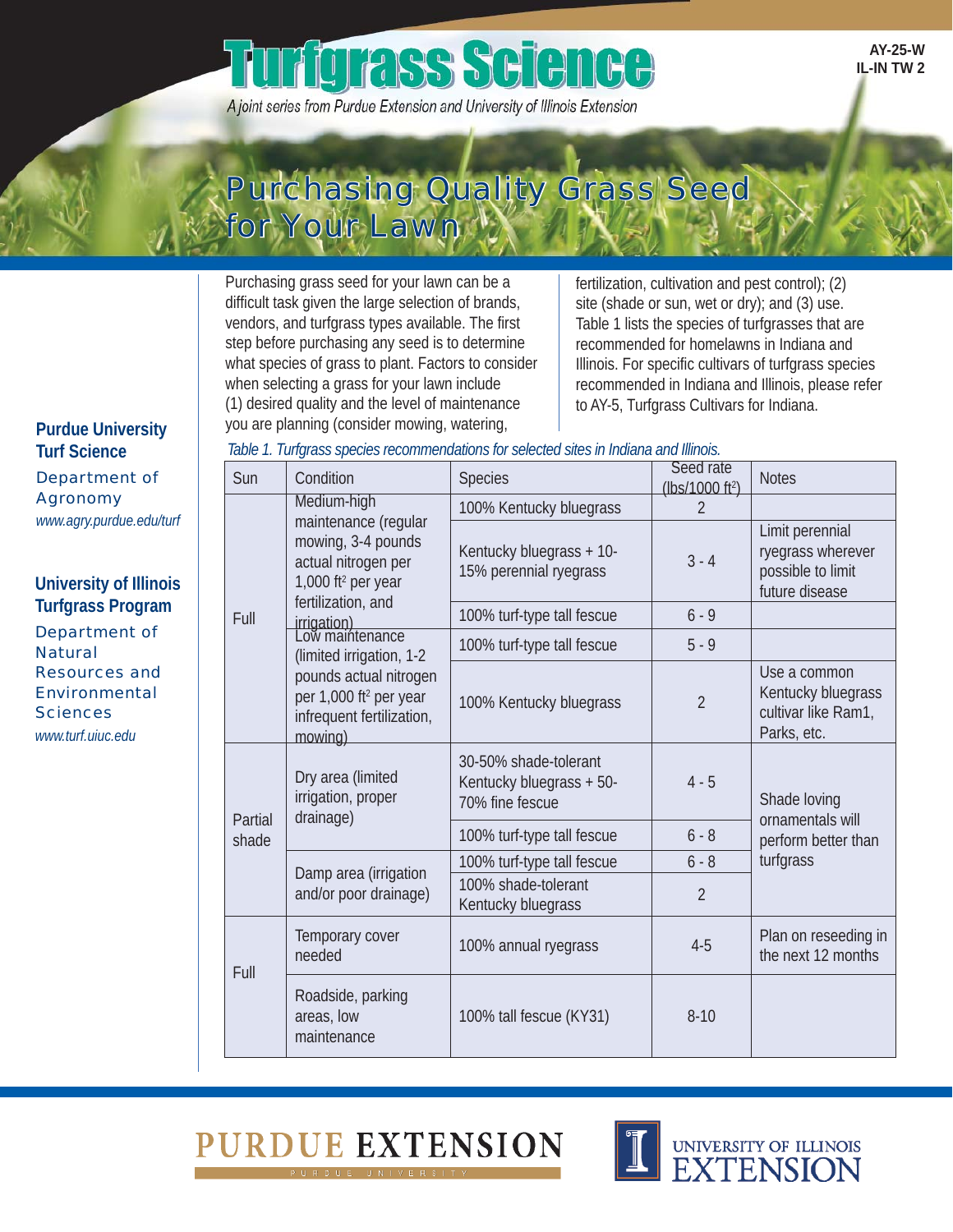## **IL-IN TW 2**

### **AY-25-W Purchasing Quality Grass Seed for Your Home Lawn**

# **Turfgrass Science**

| <b>Label Property</b> | <b>Definition</b>                                                                                                                                                                                                                                                                                                                                             | Preferred<br>Range |
|-----------------------|---------------------------------------------------------------------------------------------------------------------------------------------------------------------------------------------------------------------------------------------------------------------------------------------------------------------------------------------------------------|--------------------|
| Purity                | Purity is the percent, by weight, of pure seed of each component in the mixture. Not all the pure<br>seed is live seed. The purity for 'Boiler' Kentucky bluegrass in the sample seed label is 22.82%.                                                                                                                                                        | $>90\%$            |
| Variety/kind          | Variety/kind is the cultivar (variety) and the specific turfgrass species (kind). Compare the variety<br>with a list of cultivars well adapted to the Midwest to make sure that it is a desirable cultivar. Do<br>not buy seed that does not list the variety. Variety not stated (VNS) seed lots often include older<br>cultivars not well adapted to lawns. |                    |
| Germination           | Germination is the percent of pure seed that has been tested under laboratory conditions for<br>germination and should grow when seeded. The germination for Boiler Kentucky bluegrass in<br>the sample seed label is 85%.                                                                                                                                    | $> 85 \%$          |
| Other Crop            | Other Crop is the percent, by weight, of seeds in a package that are grown as a cash crop.<br>Examples of crop may include orchardgrass, timothy, redtop, clover, and bentgrass, which are<br>considered weeds in turf.                                                                                                                                       | < 0.5 %            |
| <b>Weed Seed</b>      | Weed Seed is the percent, by weight, of weed seeds in the package. A weed is any seed that<br>has not been included in pure seed or crop.                                                                                                                                                                                                                     | < 0.3 %            |
| <b>Noxious Weeds</b>  | Noxious Weeds are the number per pound or ounce of weed seeds considered legally<br>undesirable. Most of those listed for Indiana are not problems in turf areas.                                                                                                                                                                                             |                    |
| <b>Inert Matter</b>   | Inert Matter is the percent, by weight, of material in the container that will not grow. This includes<br>pieces of seed stalks and chaff.                                                                                                                                                                                                                    |                    |
| Date Tested           | Date Tested is the date that the germination test was completed.                                                                                                                                                                                                                                                                                              |                    |
| Seed Lot              | Seed Lot is a number that provides a way for the seed company to trace the history of that seed<br>in case a problem should arise.                                                                                                                                                                                                                            |                    |

#### *Table 2. Preferred ranges for items on the label of a good quality seed lot.*

### **Interpreting Turfgrass Seed Labels**

The ability to understand seed labels is critical for selecting good seed. The information on the seed label will help you determine if the seed is of high quality. Table 2 lists the preferred ranges of items found on the seed label and their definitions.

### **Cost Comparisons**

Just because a seed lot is cheaper per pound does not mean that it is also cheaper to establish. This is a common misconception. Seeding rate and cost/ pound both influence the establishment cost of a new lawn. For example, let's examine two different scenarios: Scenario 1 is to establish the lawn with Kentucky bluegrass and scenario 2 is to establish the lawn with turf-type tall fescue. Superficially it appears that it is cheaper to establish a lawn with turf-type tall fescue because the cost of seed per pound is less expensive, but it is actually cheaper to establish a lawn with Kentucky bluegrass.

#### **Scenario 1 - Kentucky bluegrass**

(Kentucky bluegrass sold at \$3.50 per lb): Seeding rate: 2 pounds/1000 ft<sup>2</sup> Therefore, the cost to establish  $1000$  ft<sup>2</sup> is \$7.00.

#### **Scenario 2 - Turf-type tall fescue**

(Turf-type tall fescue sold at \$2.00 per lb): Seeding rate: 6 to 9 pounds/1000 ft<sup>2</sup> Therefore, the cost to establish  $1000$  ft<sup>2</sup> is \$12.00 to \$18.00.

### **Final Thoughts**

*•Avoid* the following when purchasing seed:

- Buying out of bulk bins
- Seed from the weekend newspaper circulars
- Seed mixes that contain 'Linn' perennial ryegrass, 'Kenblue' Kentucky bluegrass and 'KY31' tall fescue
- Seed mixes that contain annual ryegrass
- Seed mixes where the varieties are not stated
- Seed cost is not the only factor in determining establishment cost